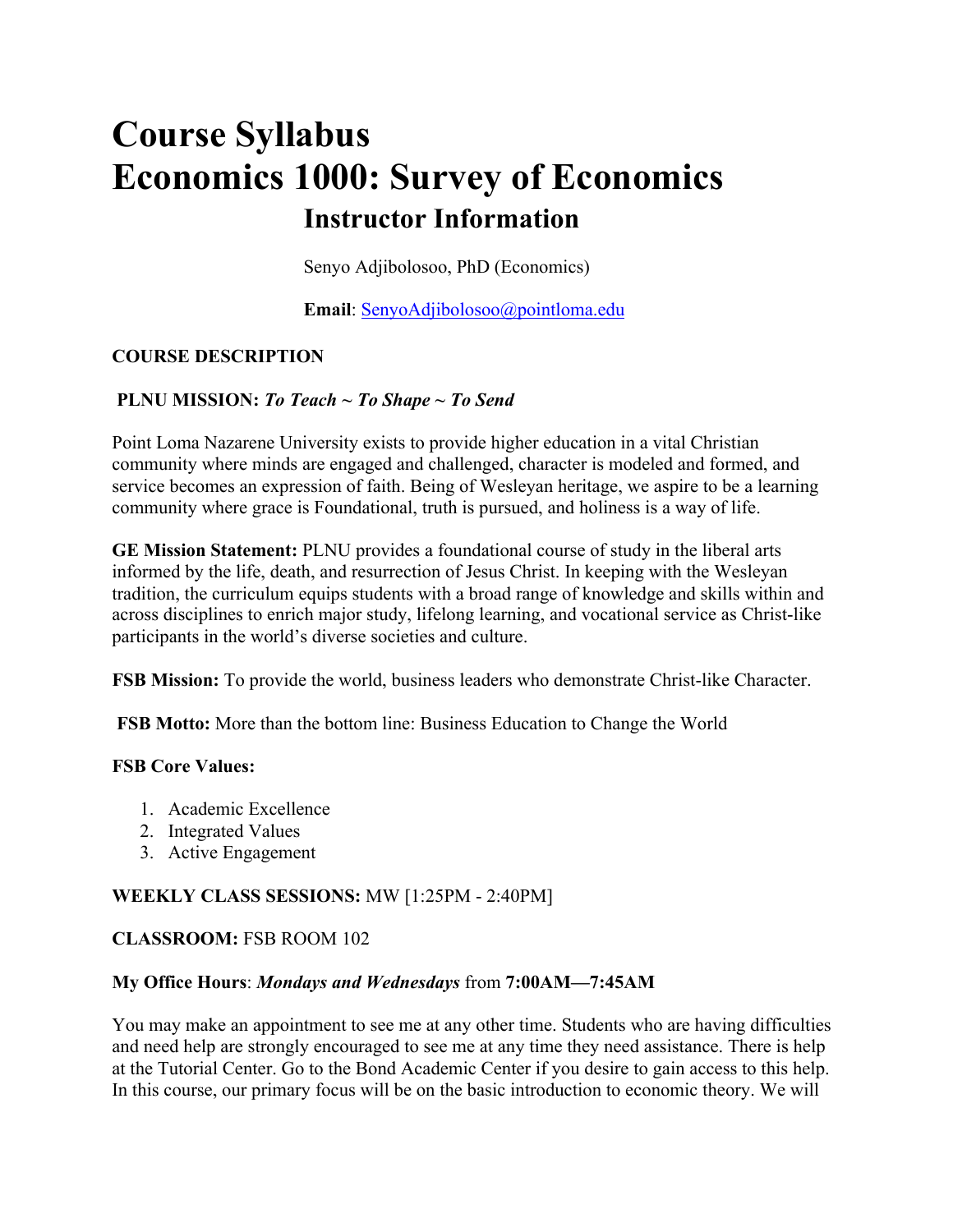seek to become familiar with the basic principles of economics as it relates to the ongoing interactions among consumers, businesses, and governments. Throughout the whole semester we will concentrate our time and effort on understanding economic systems, demand and supply analysis, elasticity and its relevance to producers and consumers and, market structures, exchange, consumer and producer behaviors, efficient resource use, the role of government in economic stabilization, money and banking, fiscal and monetary policies, inflation, unemployment, income inequality, and international trade.

# **COURSE DESCRIPTION**

A survey of economics including both macroeconomics and microeconomics for non-majors. A general understanding of economic systems, markets, exchange, consumer and producer behavior, resource efficiency, the role of government, money and banking, economic stabilization, economic opportunity, income inequality and the global economy, with primary focus on economic problems and applications to global, national and personal issues.

# **ECONOMICS 1000: SURVEY OF ECONOMICS:**

#### **Selected Reading Materials**

It is intentional on my part to not impose any single and very expensive course textbook on you as we go together through the contents of this Course: Survey of Economics. However, by the conclusion of our learning and teaching activities throughout this semester, we'll not only study and grasp the key topics, concepts, principles, and themes, but also gain an excellent mastery of the knowledge we would have successfully pursued through our diverse activities of in-and-outof-Class Sessions. Thoroughly read through *the Reading Materials* and also watch *the YouTube* Videos located at the various URLs. This action step on your part will bring home to you great understanding, meaning, and the true significance of the various topics and concepts we will work throughout the whole semester

# **Recommended Reading Materials and Videos**

#### **Recommended Reading Materials and Videos**

# 1. **Key Concepts of the Human Factor Theory and Its Significance:**

Adjibolosoo, S. 2013: "Propelling Prosperity and Human Flourishing: Contributions of Free Market Scholars to Economic Development Literature." (Links to an external site.)

#### 2. **Diverse Sources of Key Economic Principles and Theories:**

*Microeconomics:* https://www.khanacademy.org/economics-financedomain/microeconomics (Links to an external site.) (Links to an external site.)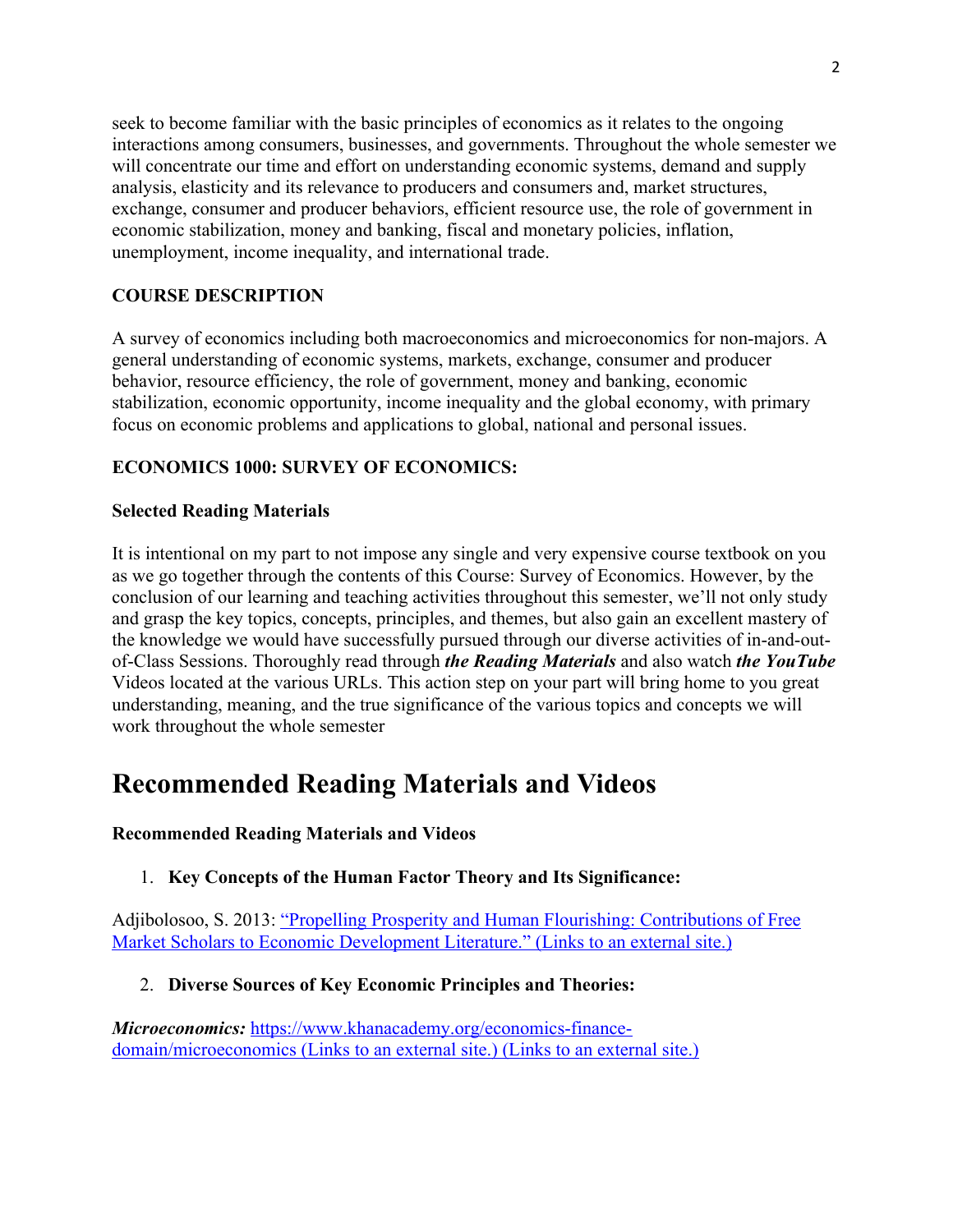*Macroeconomics:* https://www.khanacademy.org/economics-financedomain/macroeconomics (Links to an external site.) (Links to an external site.)

# **SEQUENCING THE KEY CONCEPT OF MICROECONOMICS:**

**WEEK—1:**

**Economics, Scarcity and Exchange- EconMovies #1: Star Wars. (Links to an external site.)**

**WEEK—2:**

**The Concept and Significance of the Human Factor Quality: (Links to an external site.)**

# **WEEK—3:**

**The Scientific Method:** (Links to an external site.)

**1:** First Meeting: Stages of the Scientific Method (Links to an external site.)

**2:** Second Meeting: Tools Techniques of Economic Analyses (Links to an external site.)

3. *The Scientific Method: Steps, Terms and Examples (Links to an external site.)*

# **WEEK—4: DEMAND AND SUPPLY ANALYSES**

**Demand and Supply:** The **Concepts and Laws of Demand** (Links to an external site.) **and Supply in Action (Links to an external site.)**

# **WEEK—5: ELASTICITY OF DEMAND AND SUPPLY**

**5.1. The Significance of: (1) Elasticity of Demand (Links to an external site.) and (2) Elasticity Supply (Links to an external site.)**

**5.2. Applications of Elasticity Practice: Demand and Supply (Links to an external site.)**

# **WEEK—6: MARKET STRUCTURES AND COMPETITIVE STRATEGIES:**

- 1. **Competition (Links to an external site.)**
- 2. **Monopoly (Links to an external site.)**
- 3. **Monopolistic Competition (Links to an external site.)**
- 4. **Oligopoly (Links to an external site.)**

# **WEEK—7: THE 3 KEY MACROECONOMIC VARIABLES—1:**

1. *Macroeconomics: Everything You Need to Know (Links to an external site.)*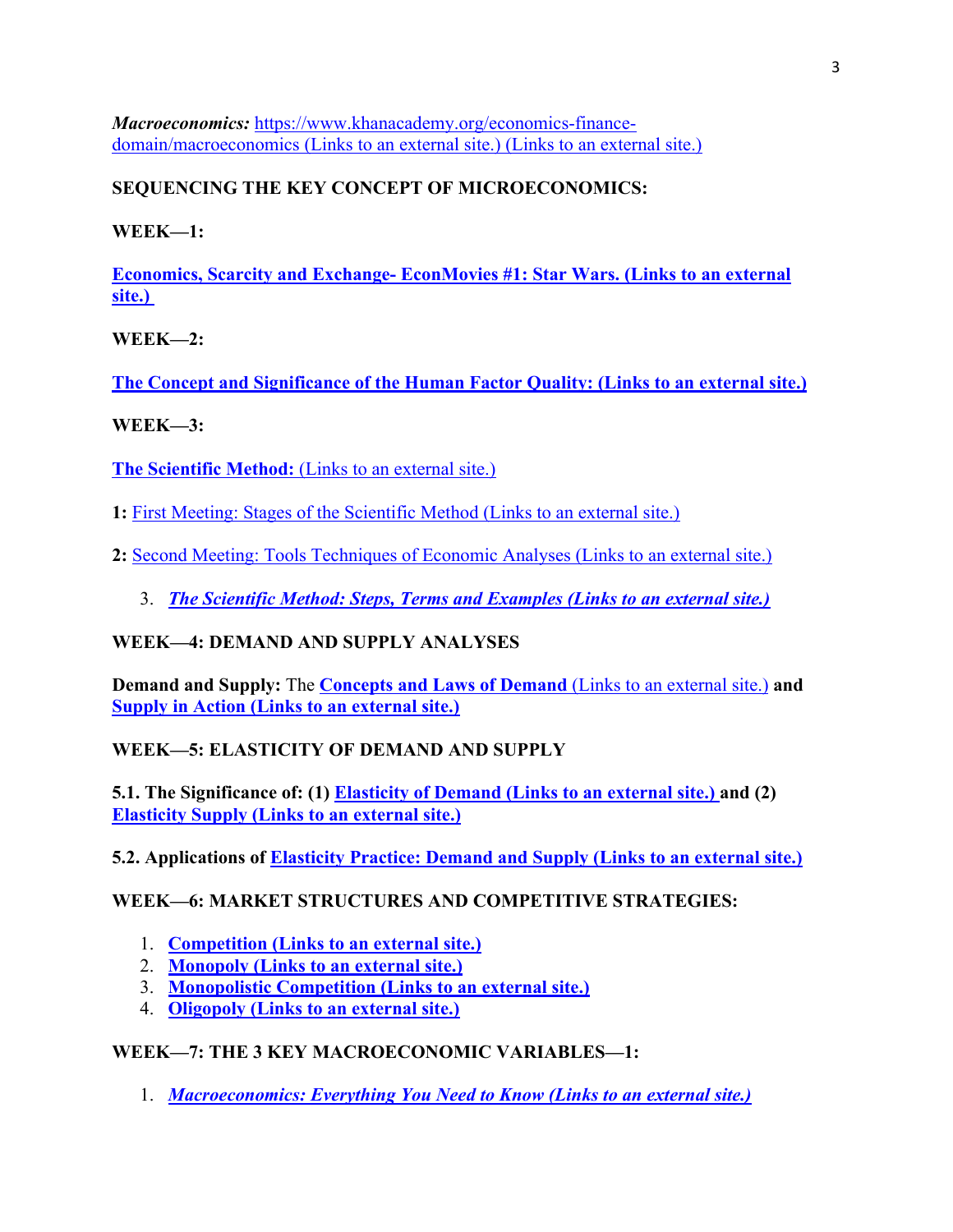- 2. *What is Gross Domestic Product (GDP)? (Links to an external site.) [***GDP (Links to an external site.)***]*
- 3. *Measuring the GDP Using the Income Approach and the Expenditure Approach (Links to an external site.)*

# **WEEK—8: THE 3 KEY MACROECONOMIC VARIABLES—2:**

- 1. **Employment and Unemployment (Links to an external site.)**
- 2. **The General Price and Inflation (Links to an external site.)**

# **WEEK—9: AGGREGATE DEMAND AND AGGREGATE SUPPLY**

**Aggregate Demand (Links to an external site.) and Aggregate Supply (Links to an external site.)**

# **WEEK—10: THE CONCEPTS OF AGGREGATE DEMAND AND SUPPLY**

*The Keynesian Aggregate Expenditure Model (Links to an external site.) —1* 

# **WEEK—11: THE CONCEPTS OF AGGREGATE DEMAND AND SUPPLY**

*The Keynesian Aggregate Expenditure Model (Links to an external site.) —2* 

# **WEEK—12: KEY MACROECONOMIC POLICIES—1:**

**Fiscal Policy: Dealing with Inflationary and Recessionary Gap (Links to an external site.)**

# **WEEK—13: KEY MACROECONOMIC POLICIES—2:**

- 1. **Monetary Policy: Dealing with Inflationary and Recessionary Gap (Links to an external site.)**
- 2. *Demand, Supply, and Equilibrium in the Money Market (Links to an external site.)*
- 3. *How Banks Create Money and the Money Multiplier- Macro 4.8. (Links to an external site.)*

# **WEEK—14: ECONOMIC GROWTH AND ECONOMIC DEVELOPMENT:**

- 1. *What is Development Economics? (Links to an external site.)*
- 2. **Economic Growth vs. Economic Development (Links to an external site.)**
- 3. *Secrets of Economic Growth (Links to an external site.)*

# **WEEK—15: THE BALANCE OF PAYMENTS AND EXCHANGE RATES:**

1. *Balance of Payments (Current Account, Financial Account and Capital Account). (Links to an external site.)*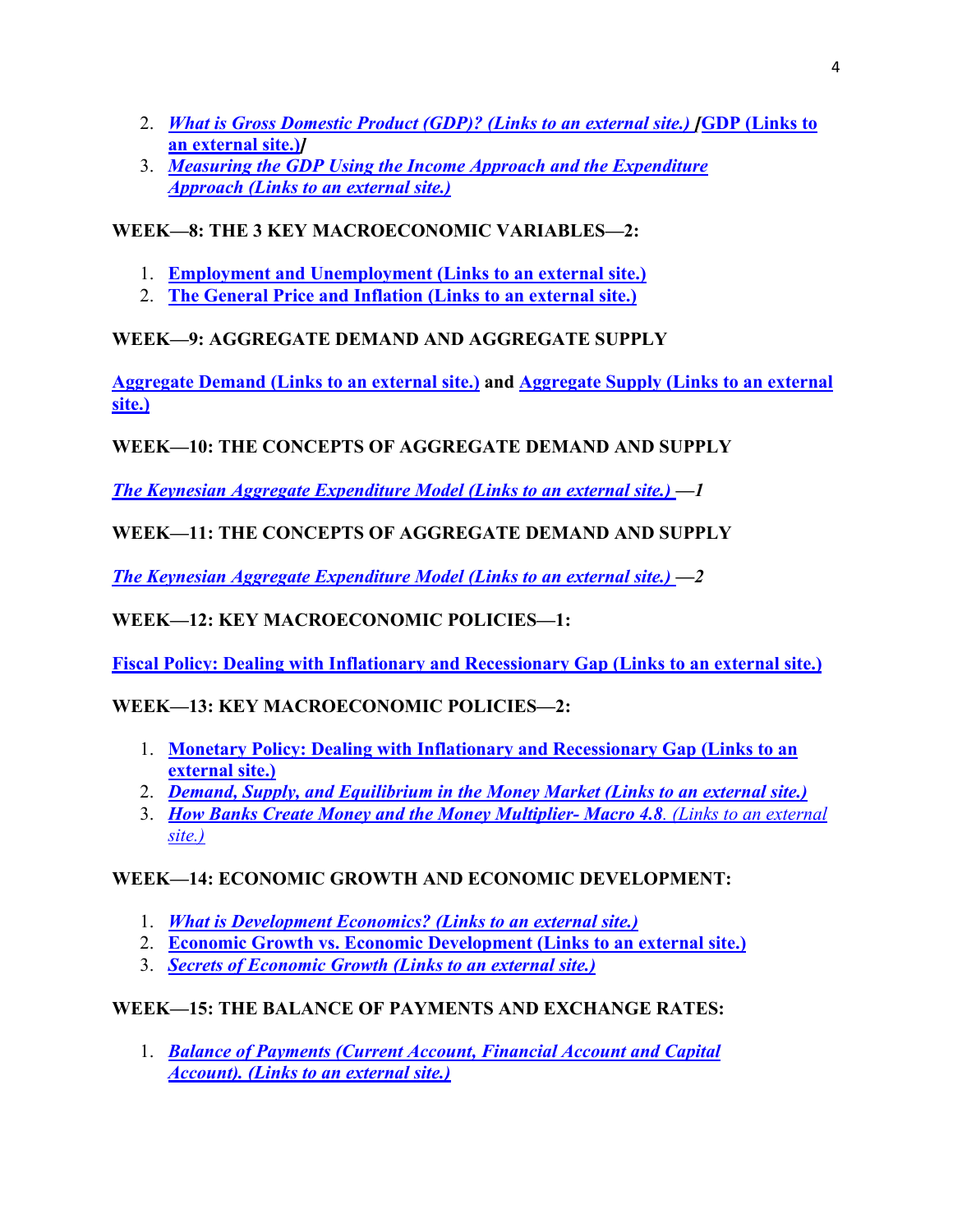- 2. *The Determinants of Exchange Rates and Managed Exchange Rate Systems (Links to an external site.)*
- 3. *Macroeconomics Exam Concepts to Know (Links to an external site.)*

*Point Loma Nazarene University, as a non-profit educational institution, is entitled by law to use materials protected by the US Copyright Act for classroom education. Any use of those materials outside the class may violate the law. All supplemental materials posted on this course site (including articles, book excerpts, or other documents) are provided for your personal academic use. These materials may be protected by copyright law and should not be duplicated or distributed without permission of the copyright owner.*

# **DEFINING ECONOMIC CONCEPTS:**

**Provide brief definitions for the following Economic Terms and/or Concepts. Once you're done, upload your answers on the Canvas Portal of this course by, latest, September 13th, 2019. Your submission must be made by 6:00 PM. After this time on this date, you'll not be available to submit your responses to this assignment any longer for any Course Credits.**

- 1. **Demand and Supply**
- 2. **Division of Labor and Specialization**
- 3. **The Sources of the Wealth of any Nation**
- 4. **Economic Decision Making**
- 5. **Cost-Benefit Analysis**
- 6. **Economic Systems**
- 7. **Economic Incentives**
- 8. **Labor Productivity**
- 9. **Property Rights**
- 10. **Market Failure**
- 11. **Business Cycles**
- 12. **Savings and Investment**
- 13. **International Trade**
- 14. **Exchange Rates**
- 15. **Competition in Economics**
- 16. **Monopolies**
- 17. **Monopolistic Competition**
- 18. **Oligopolies**
- 19. **Fiscal Policy**
- 20. **Monetary Policy**

# **INSTITUTIONAL LEARNING OUTCOMES (ILO)**

1. **Learning, informed by our Faith in Christ**

Students will acquire knowledge of human cultures and the physical and natural world while developing skills and habits of the mind that foster lifelong learning.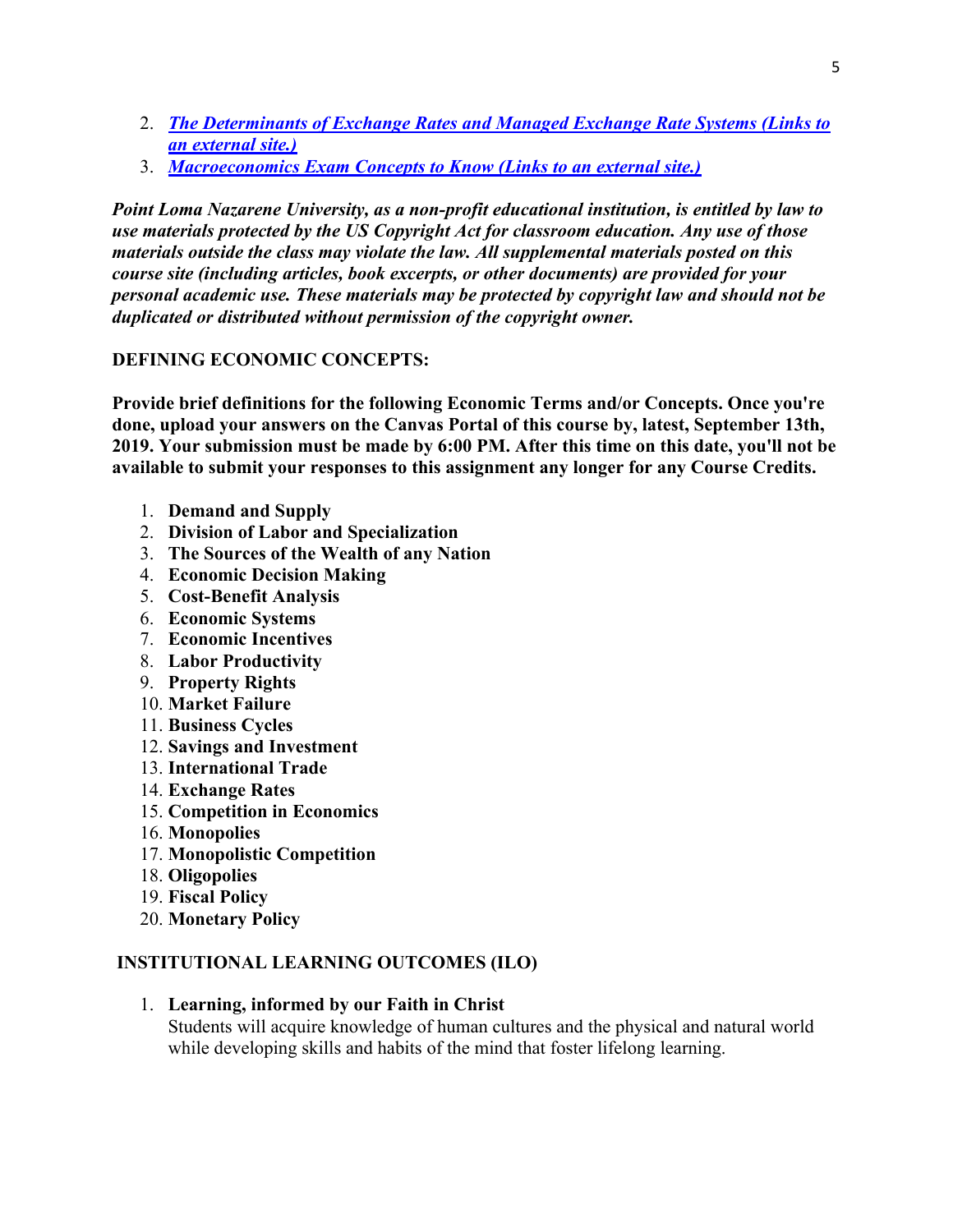#### 2. **Growing, in a Christ-Centered Faith Community**

Students will develop a deeper and more informed understanding of others as they negotiate complex professional, environmental and social contexts.

3. **Serving, in a Context of Christian Faith** Students will serve locally and/or globally in vocational and social settings.

#### **Program Learning Outcomes (PLO)**

Students who complete the program in Economics will be able to:

- 1. Critically evaluate decisions using tools of economic analysis.
- 2. Identify and understand national and global economic problems with sensitivity to those in need.
- 3. Analyze the effectiveness of economic policies to solve social problems.

# **COURSE LEARNING OUTCOMES (CLO)**

Upon completion of this course, students will be able to:

- 1. Explain the fundamental principles and tools of microeconomic and macroeconomic theory and analysis (PLO 1).
- 2. Analyze current economic challenges, including policy debates, using economic theories and principles (PLO 2).
- 3. Present ideas clearly through effective verbal and written communication (PLO 3).
- 4. Analyze economic issues and their relevance to daily life using economic thinking, Christian values and ethical perspectives (PLO 4).

#### **Alignment Mapping of Program Outcomes (PLOs) and Course Outcomes (SLOs)**

| <b>Program Learning</b><br><b>Outcomes (PLOs)</b>                                                   | <b>Student Learning Outcomes (SLOs)</b>                                                                                                             | <b>Weekly Readings</b>         |
|-----------------------------------------------------------------------------------------------------|-----------------------------------------------------------------------------------------------------------------------------------------------------|--------------------------------|
| P1. Students<br>will develop excellent<br>knowledge of the<br>essential areas of<br>Business.       | S1. Understand the fundamental tools of economic<br>analysis.                                                                                       | Readings for<br>Weeks 1, 2 & 3 |
|                                                                                                     | S2. Understand basic Microeconomics &<br>Macroeconomic Theories as their relevance to our<br>everyday living.                                       | Week 4 Readings                |
|                                                                                                     | S3. Understand the Fundamentals of Microeconomics $\&$<br>Macroeconomic Theory and their relevance to the<br>whole economy and our quality of life. | Week Reading                   |
| P2. Students will<br>demonstrate the<br>professional skills<br>essential to success in<br>Business. | S4. Apply the Microeconomics & Macroeconomic Way<br>of thinking to everyday realities and overall Decision<br>Making.                               | Weeks 5, 6, and 7<br>Readings  |
|                                                                                                     | S5. Critique the fundamental principles of<br>Microeconomics & Macroeconomic theories and their<br>relevance to our quality of life.                | Week 12                        |
|                                                                                                     | S6. Apply Microeconomics & Macroeconomic Theories Weeks 6, 7, 8, 11,<br>and Thinking toward understanding current events and and 13                 |                                |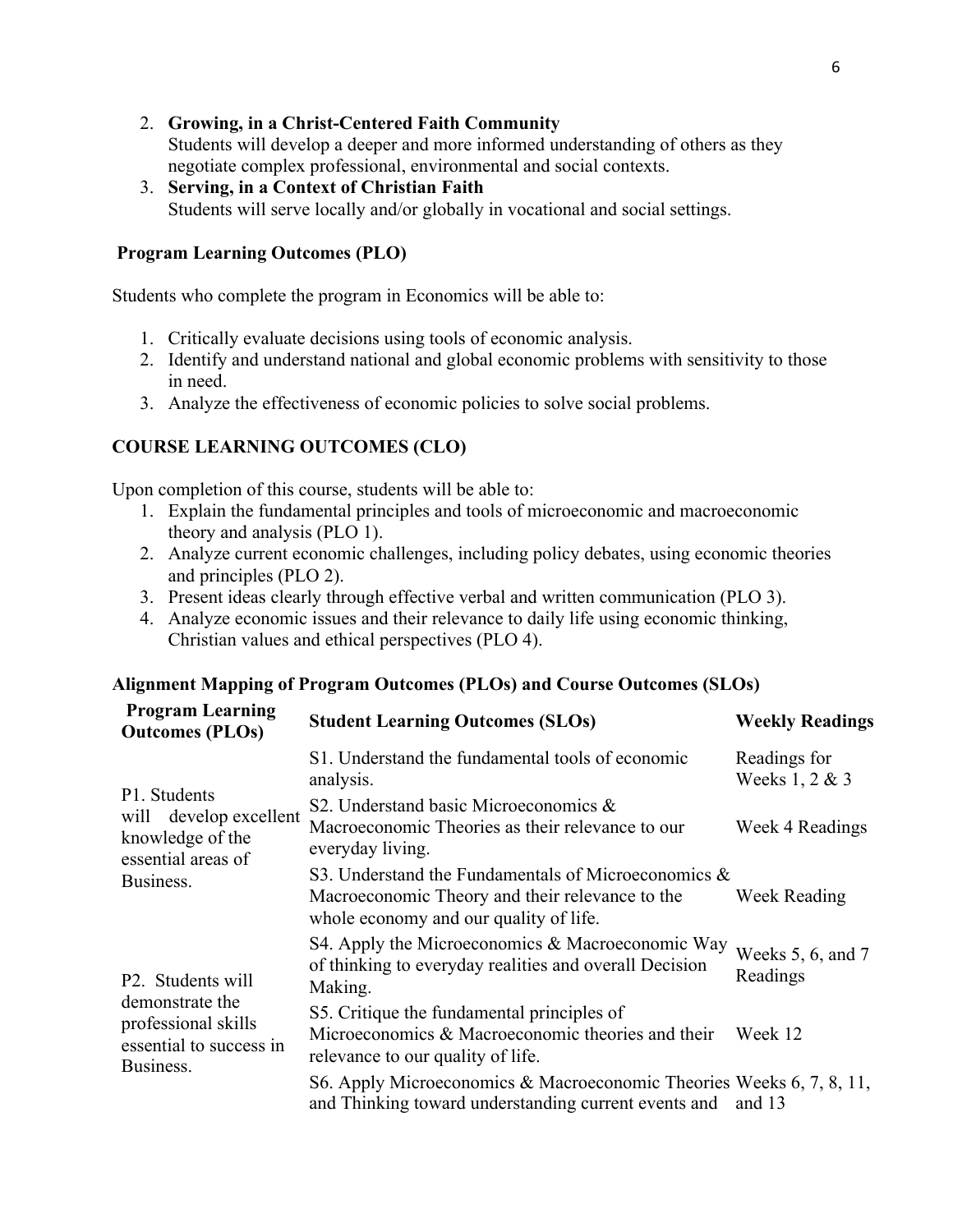|                                                                                    | important socioeconomic issues.                                                                                                                   |                             |
|------------------------------------------------------------------------------------|---------------------------------------------------------------------------------------------------------------------------------------------------|-----------------------------|
|                                                                                    | S7. Use Microeconomics & Macroeconomic Analysis<br>to evaluate and analyze policy debates regarding the<br>role of government officials.          | Weeks 1, 2, 8, 9,<br>and 10 |
| P3. Students will<br>develop the personal<br>values expected of<br>PLNU Graduates. | S8. Responsibly reflect upon and successfully analyze<br>how Christians view, perceive, and think about<br>Microeconomics & Macroeconomic issues. | Week 12                     |

# **GENERAL EDUCATION LEARNING OUTCOME (GELO)**

**Critical Thinking:** Students will be able to examine, critique, and synthesize information in order to arrive at reasoned conclusions.

# **Alignment Mapping of General Education Learning Outcomes (GELOs) and Course Outcomes (SLOs)**

| <b>General Education</b><br><b>Learning Outcomes</b><br>(GELOs)                                                                                             | <b>Student Learning Outcomes (SLOs)</b>                                                                                                             | <b>Specific</b><br><b>Readings</b> |
|-------------------------------------------------------------------------------------------------------------------------------------------------------------|-----------------------------------------------------------------------------------------------------------------------------------------------------|------------------------------------|
| <b>Critical Thinking:</b><br>Students will be able to<br>examine, critique, and<br>synthesize information<br>in order to arrive at<br>reasoned conclusions. | <b>S1.</b> Understand the fundamental tools of economic<br>analysis.                                                                                | Readings for<br>Weeks 1, 2 & 3     |
|                                                                                                                                                             | <b>S4.</b> Apply the Microeconomics & Macroeconomic Way<br>of thinking to everyday realities and overall Decision<br>Making.                        | Weeks 5, 6, and<br>7 Readings      |
|                                                                                                                                                             | <b>S5.</b> Critique the fundamental principles of<br>Microeconomics & Macroeconomic theories and their<br>relevance to our quality of life.         | Week 12                            |
|                                                                                                                                                             | <b>S6.</b> Apply Microeconomics & Macroeconomic Theories<br>and Thinking toward understanding current events and<br>important socioeconomic issues. | Weeks 6, 7, 8,<br>11, and 13       |
|                                                                                                                                                             | S7. Use Microeconomics & Macroeconomic Analysis to<br>evaluate and analyze policy debates regarding the role of                                     | Weeks 1, 2, 8,                     |
|                                                                                                                                                             | government officials.                                                                                                                               | 9, and 10                          |

#### **HOLIDAY SCHEDULE: FALL 2019**

- 1. **Labor Day:** Monday, September 2nd, 2019
- 2. **Thanksgiving Holidays:** Thursday, November 27<sup>th</sup>, through Friday, November 29<sup>th</sup>, 2019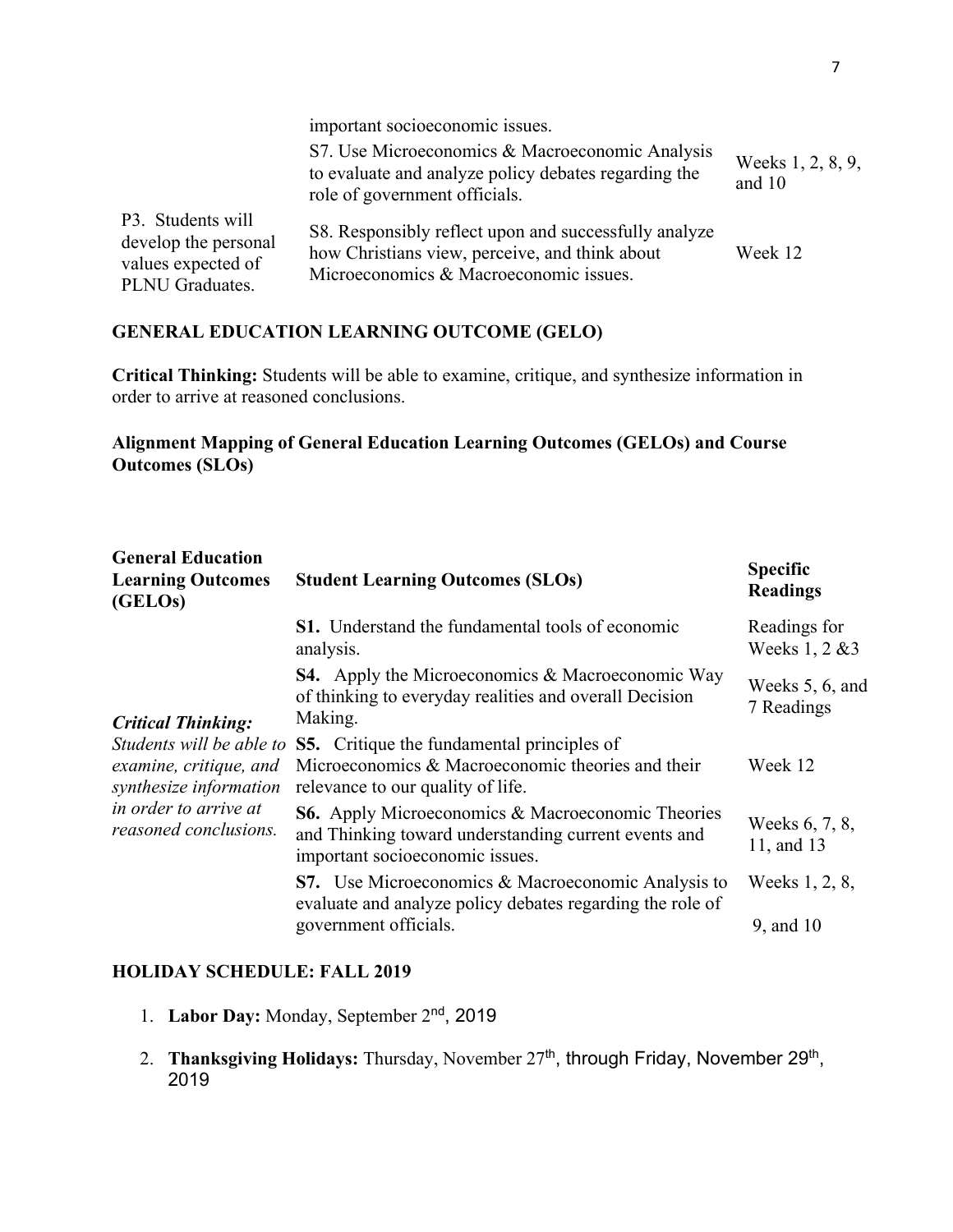- 3. **End of Semester Classes:** Friday, December 13th, 2019
- 4. **Final Examination Period:** Monday, December 16<sup>th</sup> Friday, December 20<sup>th</sup>, 2019

#### **ASSESSMENT AND GRADING**

| <b>Assignments and Index Cards</b>            | 25% [Dates Announced in Class/On Canvas]   |  |  |
|-----------------------------------------------|--------------------------------------------|--|--|
| <b>Mid-Term Test</b>                          | 30% [October 23rd, 2019—In-Class]          |  |  |
| <b>Term Essay</b>                             | $20\%$ [Due on November $20th$ , 2019]     |  |  |
| <b>Final Examination</b>                      | 25% [Fri, Dec. 18th, 1:30 PM - 4:00 PM]    |  |  |
| <b>3 Extra Credit Opportunities:</b>          | 3 Extra Credit Opportunities: [Total = 5%] |  |  |
| <b>Course Evaluation (12/0 Points)</b><br>(a) | <b>Course Evaluation [1.27%]</b><br>(a)    |  |  |
| <b>Childhood Story (15/0 Points)</b><br>(b)   | <b>Course Evaluation [1.60%]</b><br>(b)    |  |  |
| <b>Toastmasters (20/0 Points)</b><br>(c)      | Toastmasters [2.13%]<br>(c)                |  |  |

#### **THE GRADE ASSIGNMENT SYSTEM**

**The assignment of final grades is based on the following Grid:**

| $A(85-100\%)$ | $A - (80-84\%)$ | $B+ (77-79%)$   |  |
|---------------|-----------------|-----------------|--|
| $B(73-76%)$   | $B - (70-72%)$  | $C+$ (67-69%)   |  |
| $C(63-66%)$   | $C - (60-62\%)$ | $D+ (57-59)$    |  |
| $D(53-56%)$   | $D - (50-52\%)$ | $F$ (Below 50%) |  |

# **THE TERM ESSAY: [20%]**

Thoroughly review and select one of the following Scenarios or Prompts for your Group Term Essay. Research it thoroughly and then present your group-based thoughts; insights; learning; reflections; and responses. Your response Essay must be no less than five pages—typed with 1.5 (i.e., one and a half) spacing. This assignment is a research-based term Essay. You must cite at least five different reference sources outside web-based research to earn all the 10% points [**Due Date and Time: @ 6:00 PM on November 22nd, 2019**].

#### **INSTRUCTIONS: WRITING UP YOUR GROUP TERM PAPER**

Select one of the following Questions, Scenarios, and Prompts for your Term Essay. Research it thoroughly; and present your learning, reflections, and responses. Your response essay must be no less than five pages—typed with 1.5 spacing (i.e., one and a half) spacing. This assignment is a research-based term Essay. You must cite at least five different reference sources outside webbased research to earn all the 20% points [**Due Date and Time: @ 12 Mid-Night on November**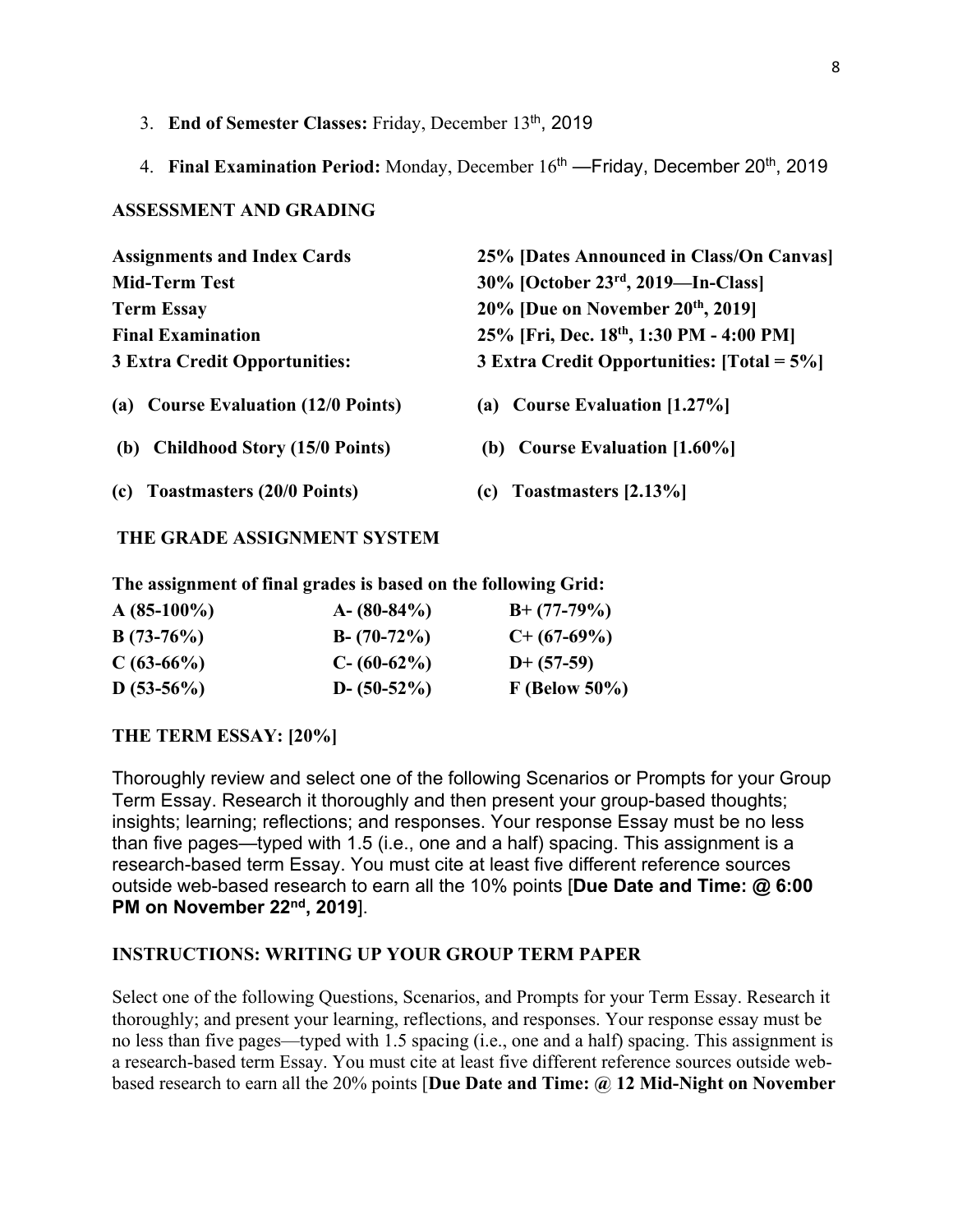#### **20th, 2019**].

- 1. Make sure you have *a Title, Names of ALL Research Team Members, Affiliation, and the Bibliography. Make sure you also provide an appropriate Abstract* **for your** *Term Essay***.** The abstract for your term paper must be about a quarter of a page (or less) in length. You must succinctly spell out what your whole Term Essay is about. *Don't forget about the Introduction, the Body, Conclusion, and Bibliography*. I will not accept individualized Term Papers. Every term paper must be written by a Team of Scholars (i.e., a selection of students who constitute a teamwork a group).
- 2. When you write up your group *Term Paper*, make sure you include the following:
- 3. *A Cogent Introduction:* Identify and present the central theme or issue under consideration and/or discussion;
- 4. *Powerfully Convincing Arguments:* Come up with and make use of the most distinct and convincing arguments; substantiate every argument to make it fully convincing being rather concise and clear;
- 5. *Your Selection:* Elaborate on as well as use persuasive examples, arguments, perspectives; etc.

*Conclusion:* After having presented your arguments and substantiated them; make sure you have also *included your own team-based as well as personalized voices and perspectives*—either for or against the prevailing perspectives. That is, present your reactions to and/or perspectives regarding the key issue(s) under consideration/discussion. This is what reveals your understanding of the issue(s) under consideration and the deep insights you all bring to the table. It is important to be aware that *to not have a voice is to have revealed that you neither understood nor have any insights into the issues/concepts under consideration and discussions. It also reveals that your own reflective as well as critical thinking skills have not yet been wellhoned as yet*. When you fail to include and discuss your voice, you'll have failed your team members. However, this is not what we shoot for as we work together to put together *the Term Essay for this Course*.

#### **ECONOMICS 1000 TERM ESSAY: TERM PAPER PROMPT OR CONCEPT 1:**

Unknown to the average citizen as well as various academicians from every disciplinary perspective—including economists as well, few people do have an excellent understanding of the various factors that impact and sustain the working of the Economy of their own countries and any other countries. As a result of this ignorance, public opinion as well as the sentiments of the members of diverse cultural/people's groups in any countries, especially in the United States, are in the habit of swaying government leaders to engage in certain policies for their own benefits/betterment; though such policies may disadvantage all others. Sadly, decades of the avid pursuit of the policy of Political correctness (PC) seems to have won BIG in the USA and currently threatens to dismantle our nation-wide Unity; Democracy; Sustained Progress; Tolerance; Tranquility; and Longevity in the long-term. Currently, though, it is obvious that we are unable to carry on with intellectually riveting and intuitively meaningful and productive dialogues and discussions among us within the confines of our own country. The strength of the degree of polarization we experience within the USA today, I believe, makes the remains of the Founding Fathers of the United States sadly daily turn in their graves. As of today, Americans at the citizenship level—as a result of their cultural backgrounds—are unable to openly,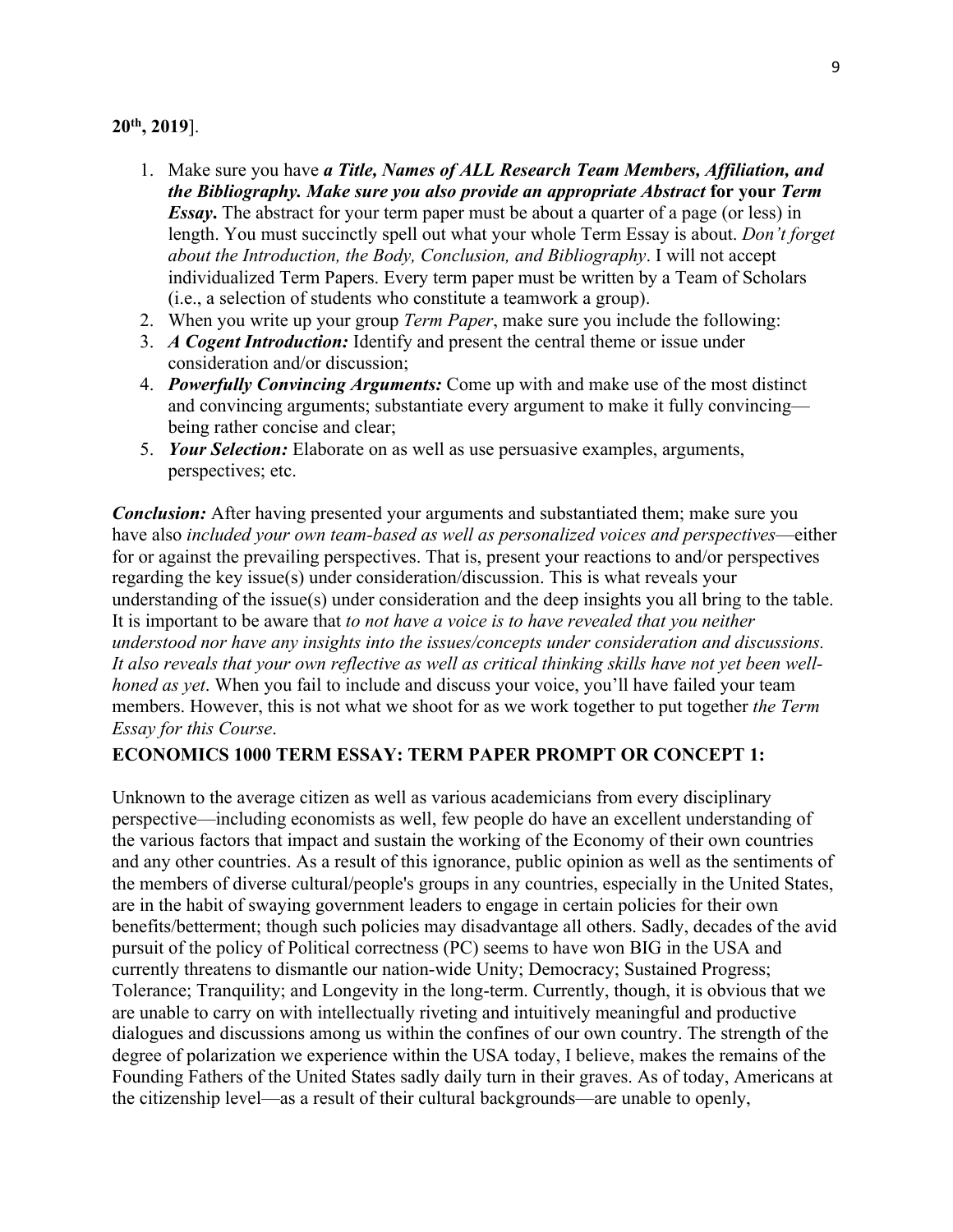intelligently, diligently, vigorously, and above all, peacefully interact with each other anytime amicably discussing the Economic challenges that face us in Love, Grace, Compassion, and Forgiveness. For these very reasons, it seems impossible for us to come up with excellent and well-blended Policy Ideas that can be used to to safely get us all to our intended destination of Community development and Nation Building if only we will grow up and commit to transcend our own pitifully miserable Ghettoes of Cultural Myopia (GCM), Political Ignorance, Greed, and Hatred in its diverse forms within which we have barricaded ourselves with the gates shut tight and locked with padlocks no one else can pry open at anytime. As such, we are truly paralyzed and are unable to successfully guide and operate our Economy to operate efficiently anytime.

A more thorough reflection upon these realities reveals rather quickly that the current state of the American Economy and the quality of life it engenders and supports are outcomes of the degree to which *the Spiritual Capital and Moral Capital* of the citizens of the United States of America are being depleted rather faster than it is being both rejuvenated; grown; and developed.

With the foregoing observations and realities of life in the United States of America today in perspective, develop a new and unique Economic Perspective that reveals that until the citizens of the United States recognize and perceive that *excellent long-term Economic Performance is impossible in the presence of severe human factor decay*. In what ways does Virtuous Living (i.e., underscored by the people's own Spiritual Capital and Moral Capital) (or the gross lack thereof) impact the Economic Performance, Sustained Economic Growth and Development of the United States? Viewed in this light, in what ways must the citizens of the United States of America optimize and sustain Economic Growth and ongoing Development—taking into account the combined qualities of the Spiritual Capital and Moral Capital of every American Citizens—regardless of where he/she dwells in the country? To what extent do the qualities of the Spiritual Capital and Moral Capital of those we interact and trade with impact our Macroeconomic performance and quality of life today? Does it matter at all as to whether we have more or less number of people within the country whose spiritual and moral qualities leave much more to be desired (i.e., poorly developed spiritual acumen and moral sense)? Justify your various positions with empirical evidence and/or any other kinds of information you may have access to.

#### **NOTES:**

- 1. If you are interested in engaging in a thorough *Quantitative Analysis* regarding this *Term Paper*, I welcome you to do so. Those of you who are interested in this track, please thoroughly read through the prompt for the Term Paper. After having done so and gained *deeper insights into its thrust, formulate your draft Econometric Model*. Once the draft of your model is ready, book an appointment and come to discuss it with me. Once we all agree on the direction as well as the theme and/or significance of your proposed *Quantitative/Statistical Model*, you'll get work started on your term essay right away. You'll definitely have to begin with the collection of the appropriate data you need to pursue the primary goals of your term paper's research activities and write-up.
- 2. A well-written term paper with great arguments and empirical evidence to corroborate the hypotheses and arguments being put forward will be reviewed and considered for the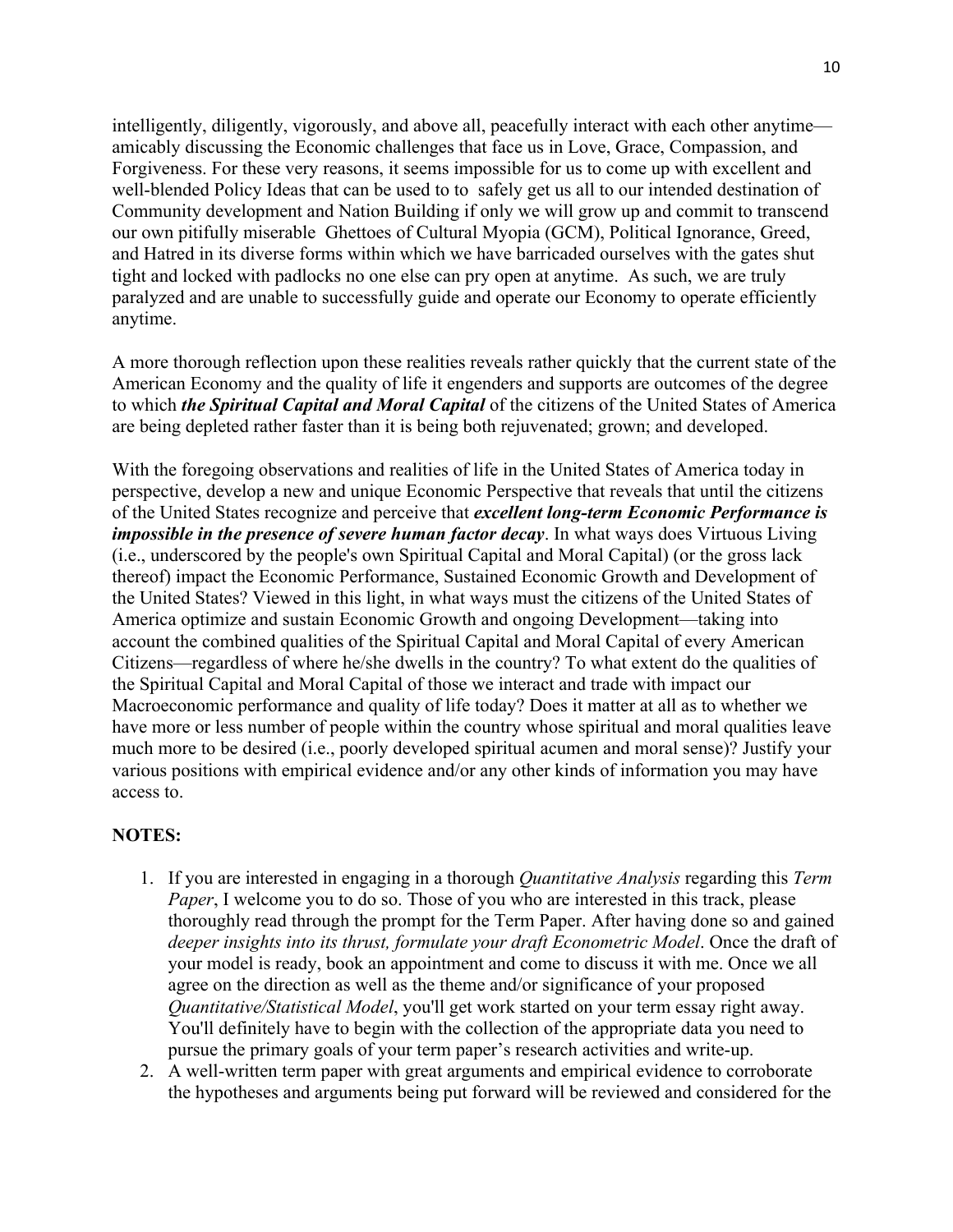award of some additional Extra Credit Points

#### **ECONOMICS 1000 TERM ESSAY: TERM PAPER PROMPT OR CONCEPT 2:**

As you'll recall, our Great…Great Grandparents established the United States of America (USA) in 1776. If it were possible that we all travel back along our own diverse Memory Lanes and engage in a thorough and detailed review of the totality of the History of the realities and events that led to the founding and establishment of the USA as a globally powerful nation, it will become obvious—as has been implicitly as well as explicitly penned down in the *Original US Constitution*—*that the various Problems and Challenges our Forebears faced simultaneously led and forced them through some difficult and challenging Pathways*. Yet, regardless, *after having successfully transitioned through the painfully debilitating Civil War Period*, our Forebears were very successful in establishing a powerfully cohesive Nation State overtime.

However, a little over two Centuries into our History as a globally thriving and well-respected Nation State, we seem to be wobbling as well as waffling as we continuously face diverse problems and challenges that threaten to led to the total disintegration and destruction of our highly cherished Nation State. In the event, these problems and challenges become our own true realities in the USA, we'll not only, forever, hoodwink ourselves, children, grandchildren, great grandchildren, and the great, great, grandchildren—*ad infinitum (i.e.,* in the years to come).

Yet, regardless of these realities and possibilities, I believe as well as remain convinced that with greater and more willingness, collaboration, and the total commitment toward putting the best interests of ALL American first as well as in a Universal Principle-centered perspective, we will become rather more and readily willing to pursue total Universal Principle-centeredness rather than avid personal selfishness in our day-to-day living.

*With the foregoing ideas, concepts, and realities in perspective, as members of one of the various Economics 1000 Working Groups or Teams of concerned American Citizens*, *select a particular Problem and/or Challenge you all do agree on and believe to be the primary and most nagging source of the diverse problems and challenges we ALL face today in the USA. After having determined this particular problem and/or challenge you all agree to tackle in your Group Term Essay for this Course, work together, hand-in-hand to analyze and explain in detail how we can successfully tackle the particular problem you identified. Make sure you also discuss the various challenges you anticipate and how they must be dealt with*.

After having done so, make sure you thoroughly discuss why you all believe that the pursuit of your recommendations will guide us to overcome the teething Macroeconomic Challenges we face today and the degree to which our successes will lead us to the long-term minimization of the troubling problems and difficulties we face today. Don't forget to speak to the long-term implications of our perennially failures to subjugate this problem as well as its long-term challenges.

Your Term Essay will earn excellent points when it uses Real Life Data (i.e., Empirical Evidence) to support your points, claims, conclusions, and the recommendations you put forward regarding how we can successfully work hand-in-hand to place the USA back on track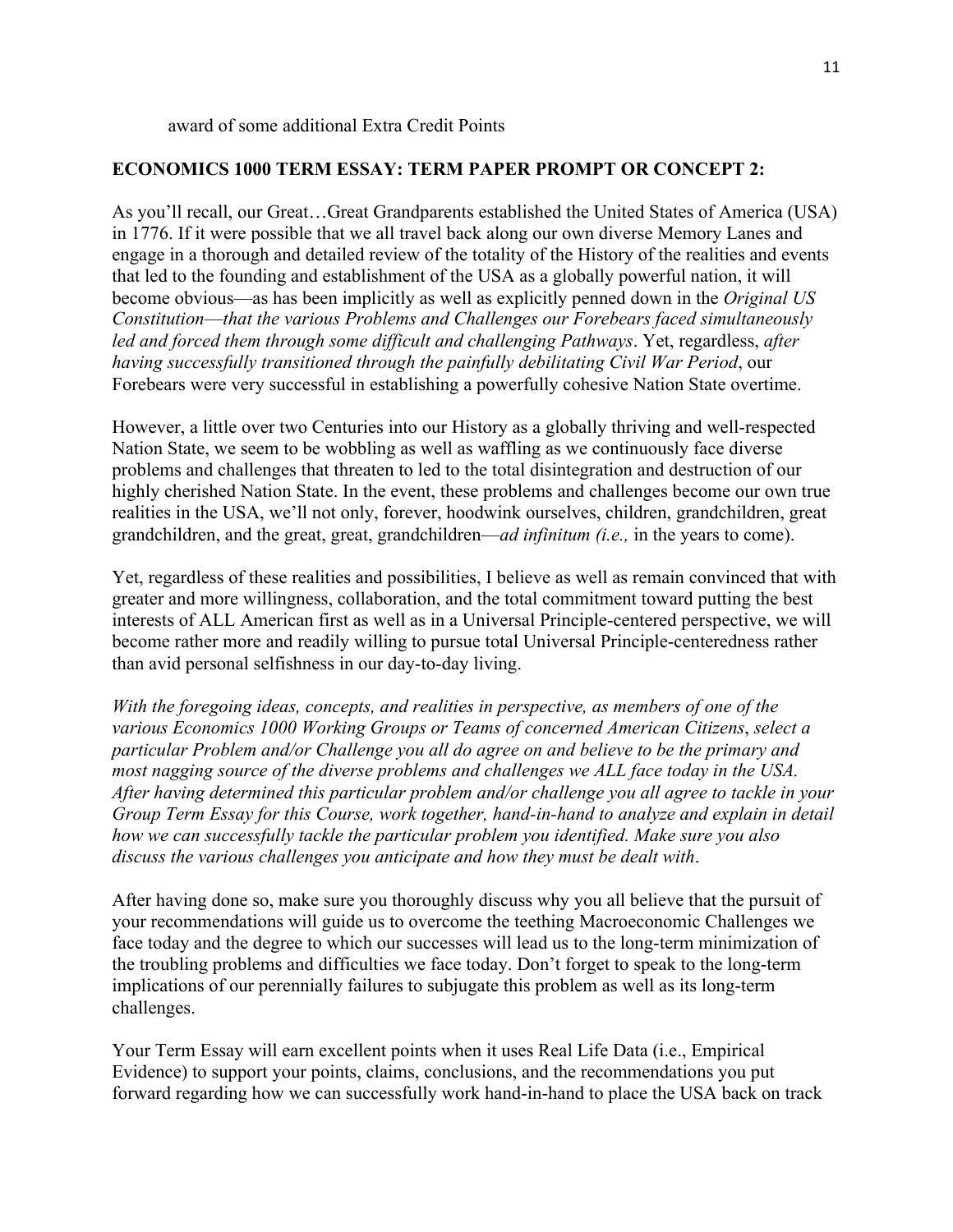as our Founding Fathers had imagined and worked for. Don't forget to make recommendations as to how best we can work peacefully together as citizens of the USA—regardless of our own individualized Ideological Leanings; Desires; and Expectations.

# [**Due Date and Time: @ 6:00 PM on November 22nd, 2019**].

## **ALL COURSE ASSIGNMENTS**

Individual as well as group assignments will be given to students to work on. While some of these assignments will be collected and graded others will serve only as practice exercises. Students will be informed about which assignments will be collected and which ones will serve only as practice exercises. There will be in-class individualized as well as group assignments. Any opportunities missed to either turn or participate in any assignment cannot be reclaimed. Do your due diligence to participate in and submit every assignment as required. A group assignment means exactly that. *You will not receive credit for any group assignment you do and turn in all by yourself alone*. I have a countless number of reasons for assigning the group assignments to you in this course. This is the reason why you are required to participate in group exercises/assignments designed for this course.

# **STUDENT PARTICIPATION IN ACADEMIC RESEARCH**

You are to voluntarily write and submit to me your own personal real-life story covering *the first 7 Years of your life—beginning from the time you spent in Mom's Womb through to age 6*. As a human factor theorist, I have an ongoing research program regarding how our own personal experiences and events within the first seven years of life impact us in any significant ways. To continue on with thirty-one-year-old Research Project, I need your personal input. For writing and submitting your childhood story to me, I will grant to you some extra credits toward your final course grade. As an extra credit assignment, you are free to either do it or not.

Your inability to participate in this extra credit assignment will not jeopardize your final grade in this course. However, to earn these extra credit points your task is to write and present to me electronically a story of your own personal experience and/or event that happened to you then and still continues to impact your life—either for the better or worse or both. That is, write a one-page personal story of a specific experience you had when *you were between ages zero (i.e., in Mom's Womb) to six (0-6) years old*. This childhood story must clearly spell out something that either happened to you or something you did when you began to be formed within Mom's womb through to the age of six years old.

In the story clearly describe what the unique experience was then and how that experience and/or event still impacts (i.e., shows up in) your life today. In other words, clearly describe the long term influence it has on your life as a person (e.g., be it either good or bad or both). If your story meets the requirements of the research and quoted your name will not be identified.

#### **WEEKLY INDEX CARD COMMUNICATION WITH THE PROFESSOR**

*On Friday, every week, at the conclusion of the Class Session, every student will submit a note*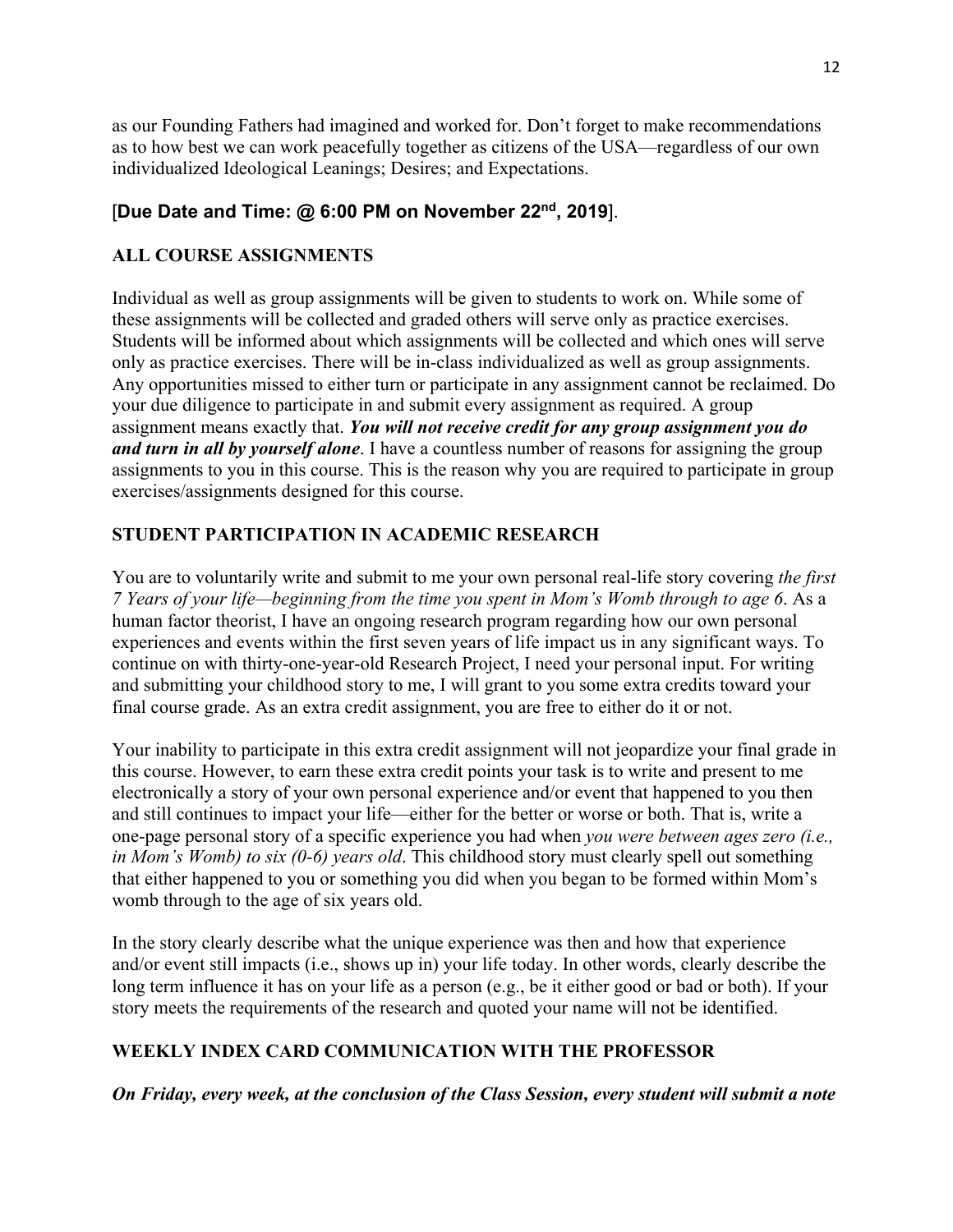*written on a 3x5 Index Card* **and** *submitted to the Professor at the end of Class. The submission is once a week until the Professor terminates it. This submission is only ONCE PER WEEK*. *If you do miss any week's submission, please don't sweat it. It will NEVER EVER IMPACT YOUR COURSE GRADE IN ANY NEGATIVE WAY.* The information presented on each index card can either be about what is happening in your life right now; a quotation of great significance to you; a *Bible* verse; or any other events of personal interest and/or significance to you. *The catch, however, is that whatever you write on each Index Card must not be more than a single sentence! When I receive your index card message, I will read through and provide you with my prompt response.*

Our goal is to carry on with this assignment through to two weeks before the semester ends. Though the plan is to carry on with the Index Card Communications Exercise through to the desired date, I'll discontinue it anytime when I find it necessary to do so any time prior to the originally stipulated date. *On the due date, each student is required to review these communications messages between us and then write a brief reflective note at the very bottom of his or her experiences with this assignment. This reflection note must be about five lines long—single-spacing. About four to five sentences minimum will do. After having accomplished these tasks, e-mail the whole document to me as a Microsoft Word Attachment File. No PDF Submissions please.*

**NOTE WELL:** You must use only your own Canvas Portal through which make you submission of this assignment to me. I will neither read through nor give any Course Credits to messages scribbled on any piece of paper. They are neither valid nor acceptable. Only messages inscribed on the specifically requested type of Index Cards are accepted. Your submission of this semester's Index Card Messages is due on Friday, *November 20th, 2019—by 6:00 PM*. After 6:00 PM, no submissions will be accepted for any credits. Similarly, no email submissions will be accepted

#### **EXTRA CREDIT OPPORTUNITY**

*We have a Toastmasters International™ Program on PLNU Campus*. These meetings provide you with glorious opportunities to learn and grow in the knowledge, skills, and abilities required for personal excellence in public speaking and communications capabilities. The meeting days are *Wednesdays from 5:00PM—6:00PM*. The meeting place is: *FSB Room 104*. *Attend 10 Meetings* throughout the whole semester and earn 3% extra credit toward your final course grade. For every one of these ten meetings, you must document your participation, observations, and learning. Present this report to me in a hard copy form on the final day of classes as evidence of your participation, learning, and benefits for having participated in TM.

#### **REQUIRED COURSE READING MATERIALS**

There is no required Textbook for this course. Instead, the kinds of course reading material we must read thoroughly through; review; discuss; and digest are presented above. The specific URL for each topic and/or concept is embedded. Everyone these reading materials is drawn from Online Sources.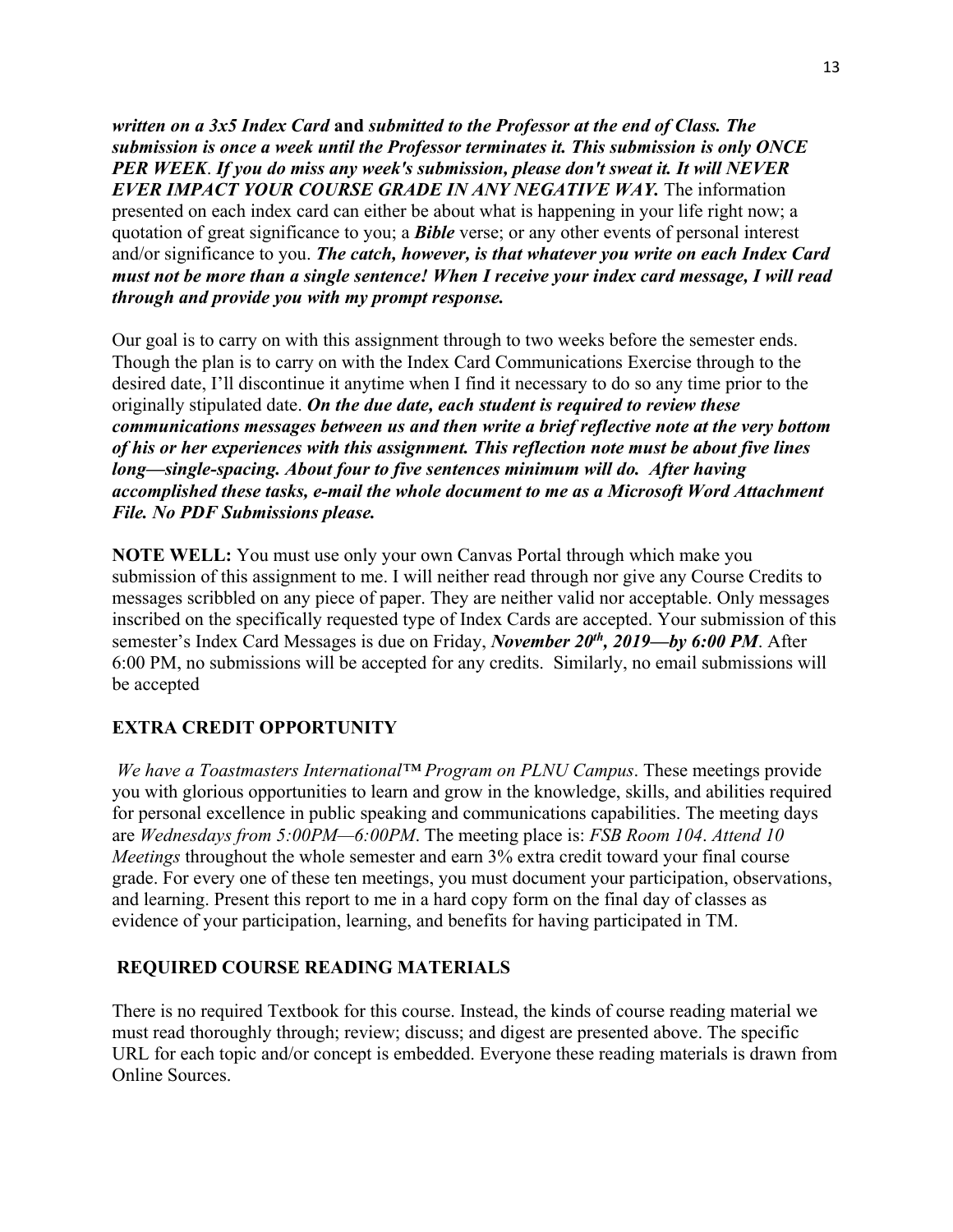#### **Recommended**

If this is your first ever course taken in Economics, you may also want to take time to review some *Khan Academy You Tube Videos*. These videos are most frequently useful.

#### **ASSIGNMENTS**

Individual as well as group assignments will be given to students to work on. While some of these assignments will be collected and graded others will serve only as practice exercises. Students will be informed about which assignments will be collected and which ones will serve only as practice exercises. There will be in-class individualized as well as group assignments. Any opportunities missed to either turn or participate in any assignment cannot be reclaimed. Do your due diligence to participate in and submit every assignment as required. A group assignment means exactly that. *You will not receive credit for any group assignment you do and turn in all by yourself alone*. I have a countless number of reasons for assigning the group assignments to you in this course. This is the reason why you are required to participate in group exercises/assignments designed for this course.

#### **Student Participation in Academic Research**

You are to voluntarily write and submit to me your own personal real-life story covering *the first 7 Years of your life—beginning from the time you spent in Mom's Womb through to age 6*. As a human factor theorist, I have an ongoing research program regarding how our own personal experiences and events within the first seven years of life impact us in any significant ways. To continue on with thirty-one-year-old Research Project, I need your personal input. For writing and submitting your childhood story to me, I will grant to you some extra credits toward your final course grade. As an extra credit assignment, you are free to either do it or not.

Your inability to participate in this extra credit assignment will not jeopardize your final grade in this course. However, to earn these extra credit points your task is to write and present to me electronically a story of your own personal experience and/or event that happened to you then and still continues to impact your life—either for the better or worse or both. That is, write a onepage personal story of a specific experience you had when *you were between ages zero (i.e., in Mom's Womb) to six (0-6) years old*. This childhood story must clearly spell out something that either happened to you or something you did when you began to be formed within Mom's womb through to the age of six years old.

In the story clearly describe what the unique experience was then and how that experience and/or event still impacts (i.e., shows up in) your life today. In other words, clearly describe the long term influence it has on your life as a person (e.g., be it either good or bad or both). If your story meets the requirements of the research and quoted your name will not be identified.

#### **CLASS PROCEDURES**

The final course grade is made up of the points earned through the Quizzes, Assignments, Midterm Tests, Index Card Communications Messages, the Final Examination, and any Extra Credit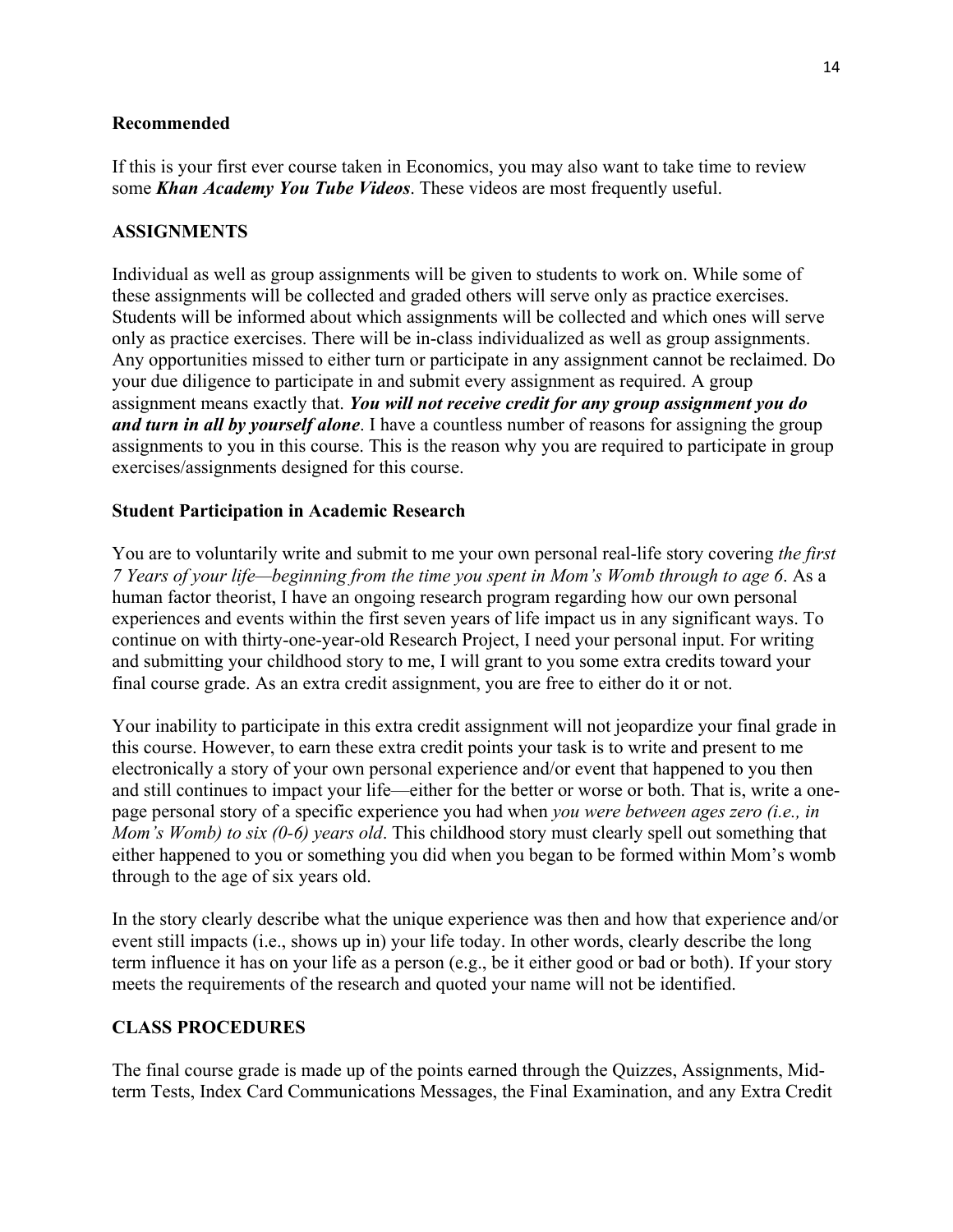Assignment Points Earned. The dates for the quizzes will be announced in the class session that precedes that of the quiz date. Since the understanding of this course requires basic economic knowledge, critical thinking, and analysis, practice questions will be given out to students to work through in and out of class. These assignments are aimed at helping each student to discover whether he or she understands the Key Principles and Theories of Survey Economics. Since the needs, problems, and challenges of the traditional workplace are forever changing, it is imperative that everyone acquires the requisite knowledge, develops positive human factor, and hones the relevant skills that can be used to cope with the changing mix of people and job-related demands. The teaching and learning process will be facilitated through a series of lectures, in class discussions, seminars, case studies, individualized, and group assignments. Students who have difficulties in doing the problems assigned must arrange with the professor to get help. The Learning Center, located at the Bond Academic Center, provides tutors to students registered in this course. Please take advantage of this great provision of academic assistance.

#### **EXPECTATIONS**

The teaching, studying, and learning of the materials in this course will lead us on a journey through which we will cover a great deal of theories and principles of macroeconomics. During our journey together, we will do our best to maximize the use of our assigned class time. While the professor will do his best to make sure that students are effectively assisted to comprehend and learn the contents of this course, each student is also obligated to do his or her best to have a great learning experience with and success in terms of knowledge acquisition and the ability to apply the knowledge to problems related to government, business, and consumers. In light of these goals, I expect every student to:

- 1. Complete reading through assigned textbook chapters and supplementary materials in a timely fashion. By failing to do so, you'll be denying yourself the opportunity to do well in the quizzes and tests. Diligence in this course is being on top of your readings and working through practice problems on time.
- 2. Do not lag behind in reading the appropriate chapters from the course textbook and supplementary materials. Remember that those who fall behind in their readings will find it too difficult to catch up with the rest of the class. Your diligent reading of assigned materials and chapters from the course textbook is absolutely essential because understanding the principles of economics provides the necessary theoretical foundation on which critical thinking in economics can occur. Your classmates deserve your presence in class and input into class discussions. You must, therefore, prepare to contribute intelligently to class discussions and group work. *Read! Read!! Read!!!* This will facilitate and enhance your participation in class and group discussions.
- 3. Come to class prepared to participate in the teaching and learning process.
- 4. Be regular in attendance and punctual to class. Students who fall into the habit of cutting classes will find it difficult to pass course examinations. *By university attendance policy, a student can be forced to withdraw from the course for having missed approximately two weeks of classes. The professor, therefore, has the right to enforce this policy in this course* (please check the PLNU calendar to acquaint yourself with this attendance policy).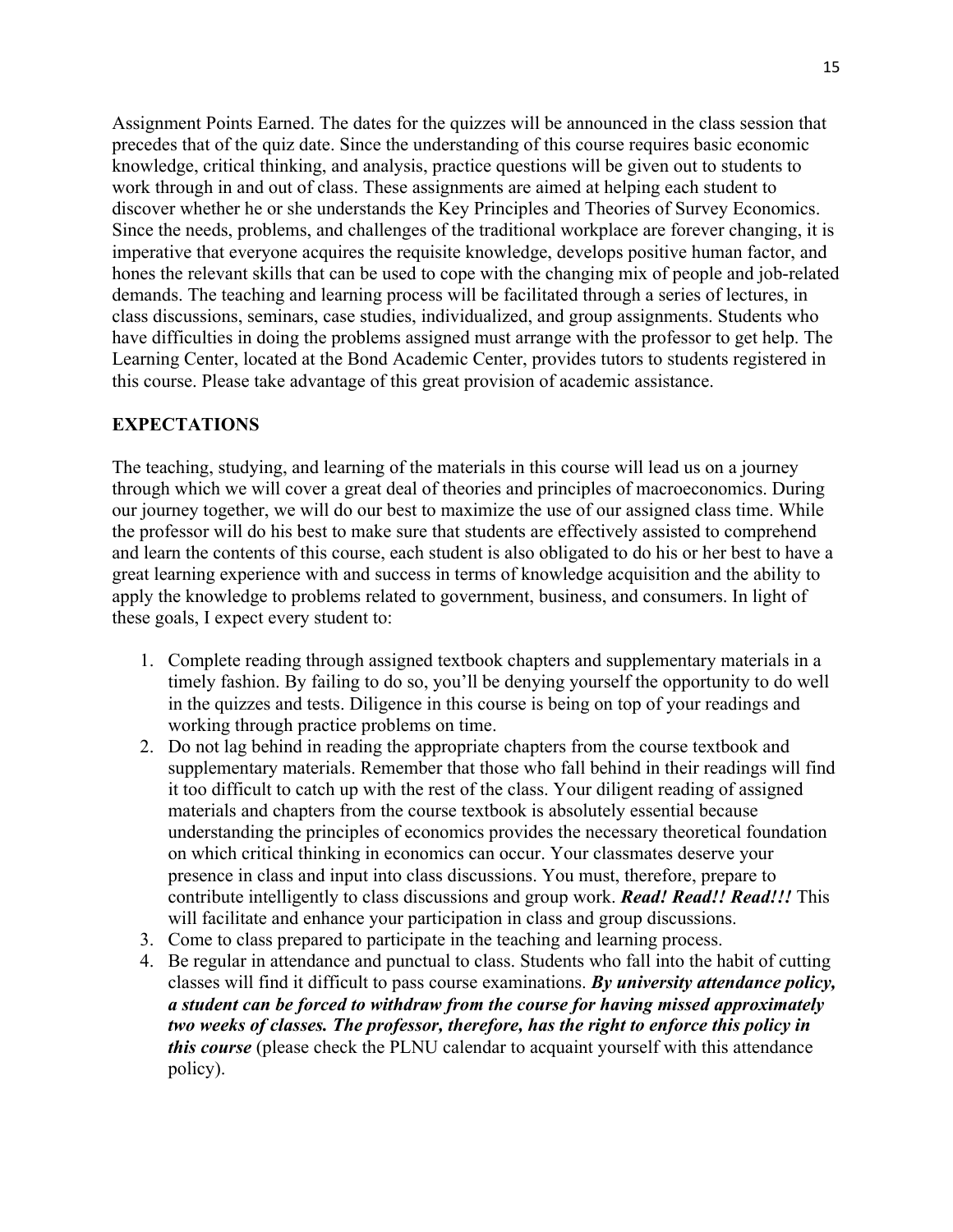- 5. Know that while Mid-term Tests cover materials up to those presented and discussed in class before each test, the Final Examination is always comprehensive—it covers all course materials from the beginning to the closing of the semester.
- 6. Take good notes and review them on regular basis. When you observe gaps in your notes check with your colleagues and the professor for help and further clarifications.
- 7. There are no opportunities for students to make up for missed Quizzes. However, if for any *VALID* reason you will not be in class to take the Quiz, please plan with the professor and take the quiz in advance. This recommendation will work well for those students who are involved in athletics and sports.

#### **Student Feedback**

Suggestions for improvements on and constructive criticisms from students regarding the delivery of lectures and class procedures are always welcome. Every student is encouraged to keep in constant touch with the professor as the need arises.

#### **The Professor's Language Ability**

For your information, am not a native speaker of English. Let me know when you have any difficulties in understanding me anytime. I'll be delighted to work with you to derive the best possible from the teaching and learning of the concepts of this course throughout the whole semester.

# **ACHIEVING COURSE OBJECTIVES**

If at the end of the course you:

- 1. Can differentiate between demand and supply;
- 2. Understand how the forces of demand and supply work;
- 3. Realize the significance of good stewardship in the use of scarce economic resources;
- 4. Are able to analyze and explain the various factors that impact consumer and firm behavior;
- 5. Develop and exercise critical thinking skills, problem solving, and analytic abilities; and
- 6. Develop a deep interest in personal spiritual growth as well as academic development;

This course would have achieved its objectives.

# **ATTENDANCE AND PARTICIPATION**

Regular and punctual attendance at all classes is considered essential to optimum academic achievement. If the student is absent from more than 10 percent of class meetings, the faculty member can file a written report which may result in de-enrollment. If the absences exceed 20 percent, the student may be de-enrolled without notice until the university drop date or, after that date, receive the appropriate grade for their work and participation. See Academic Policies in the Undergraduate Academic Catalog.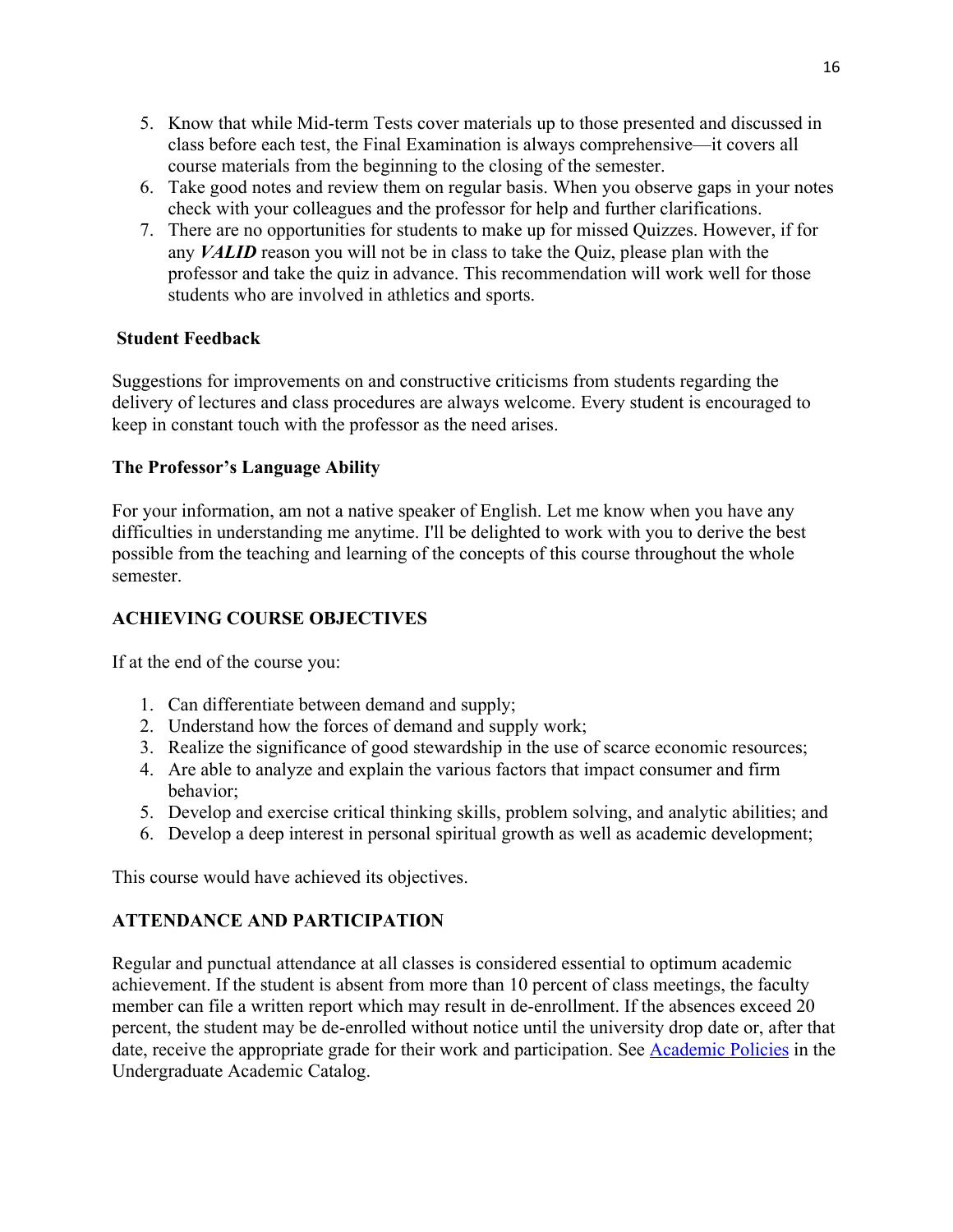## **LATE ASSIGNMENTS**

All assignments are to be submitted/turned in by the beginning of the class session when they are due—including assignments posted in Canvas. Neither late assignments nor excuses for not having completed assigned tasks will be accepted under any circumstances anytime.

# **COPYRIGHT POLICY**

Point Loma Nazarene University, as a non-profit educational institution, is entitled by law to use materials protected by the US Copyright Act for classroom education. Any use of those materials outside the class may violate the law.

# **ACADEMIC HONESTY**

Students should demonstrate academic honesty by doing original work and by giving appropriate credit to the ideas of others. As stated in the university catalog, "Academic dishonesty is the act of presenting information, ideas, and/or concepts as one's own when in reality they are the results of another person's creativity and effort. Such acts include plagiarism, copying of class assignments, and copying or other fraudulent behavior on examinations. A faculty member who believes a situation involving academic dishonesty has been detected may assign a failing grade for a) that particular assignment or examination, and/or b) the course." *See Academic Policies for full text*.

# **ACADEMIC ACCOMMODATIONS**

While all students are expected to meet the minimum academic standards for completion of this course as established by the instructor, students with disabilities may require academic accommodations. At Point Loma Nazarene University, students requesting academic accommodations must file documentation with the Disability Resource Center (DRC), located in the Bond Academic Center. *If you have a diagnosed disability, please contact PLNU's Disability Resource Center (DRC) within the first two weeks of class to demonstrate need and to register for accommodation by phone at 619-849-2486 or by e-mail at DRC@pointloma.edu. Go to the PLNU Disability Resource Center for additional information.*

Once the student files documentation, the Disability Resource Center will contact the student's instructors and provide written recommendations for reasonable and appropriate accommodations to meet the individual needs of the student. This policy assists the university in its commitment to full compliance with Section 504 of the Rehabilitation Act of 1973, the Americans with Disabilities (ADA) Act of 1990, and ADA Amendments Act of 2008, all of which prohibit discrimination against students with disabilities and guarantees all qualified students equal access to and benefits of PLNU programs and activities. Please do not hesitate to inform me about your specific disability. This action on your part will assist me to learn and know how best to assist you to succeed in this course.

# **SPIRITUAL CARE**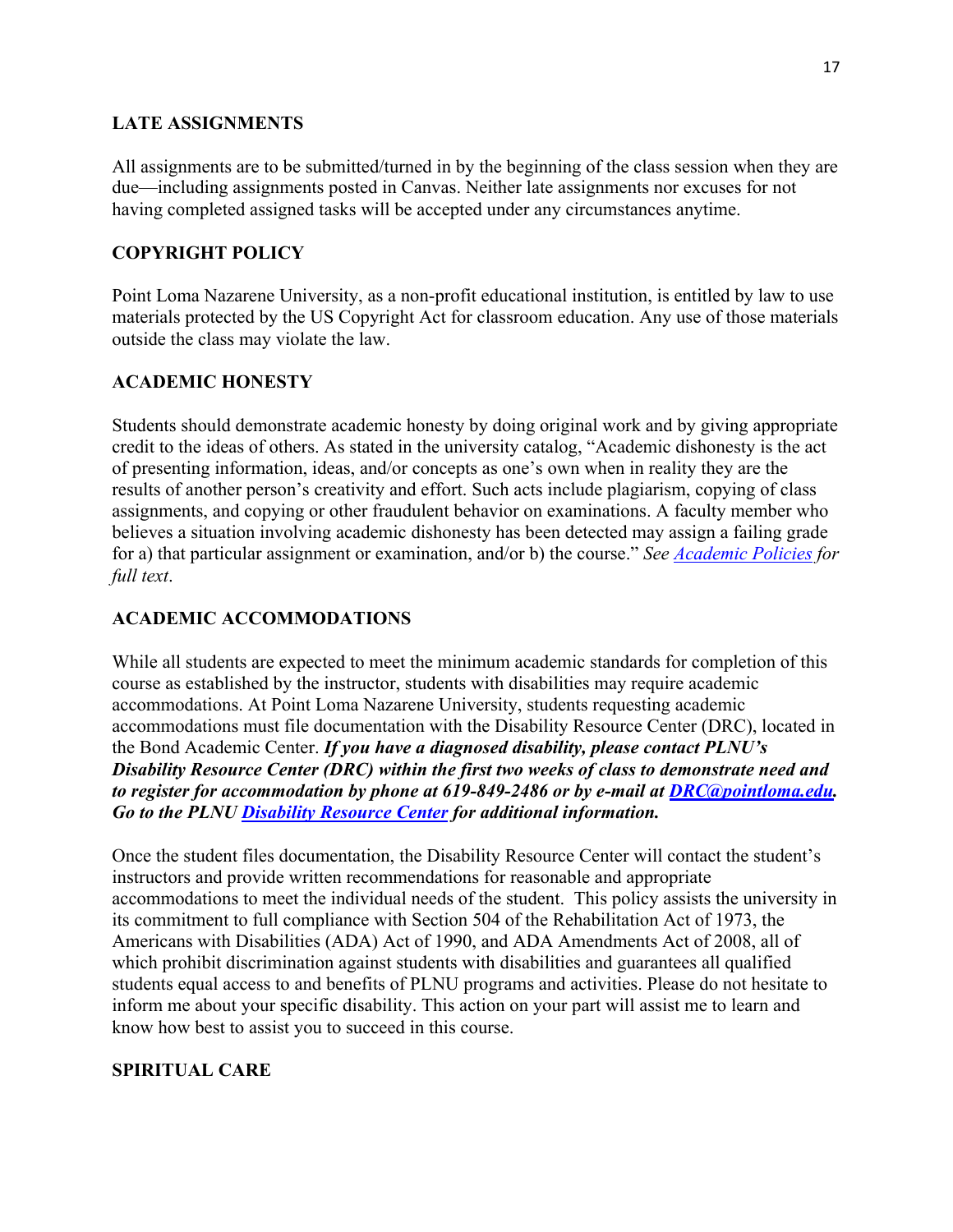PLNU strives to be a place where you grow as whole persons. To this end we provide resources for our graduate students to encounter God and grow in their Christian faith. At the Liberty Station Campus, we have an onsite chaplain, Rev. Wil Ryland who is available during class break times across the week. If you have questions, desire to meet with Rev Ryland or prayer requests you can contact him directly at gradchaplainlibertystation@pointloma.edu In addition, there are resources for your Christian faith journey available at:

http://www.pointloma.edu/experience/faith/graduate-student-spiritual-life

# **FERPA POLICY**

As a student at Point Loma, you have a legal right to privacy as outlined in the federal FERPA (Family Educational Rights and Privacy Act) legislation. If I post grades or return assignments, I'll do so in a way that does not publicly reveal your name, PLNU student ID, or social security number without your written permission. *See Policy Statements for full text.*

# **FINAL EXAMINATION POLICY**

Successful completion of this class requires taking the final examination **on its scheduled day**.

You are reminded that you will need regular calculators for the mid-term as well as final examinations in this course. You will, however, not be permitted to use calculators embedded in any version of cell phones. Similarly, neither will calculators embedded in laptop computers be allowed. You must have your cell phones as well as computers turned off and tucked away. You are not permitted to have any access to your cell phone/laptop computers. Keep it off sight while you take this test.

# **INFORMATION LITERACY**

The curriculum of the MS-KIN is designed so that you develop skills in scientific writing, performing Statistical Analysis of Data, Reading and Critically appraising primary literature, and incorporating current best evidence into your professional practice. Not all information is equally sound or applicable to your practice. Various assignments within this course are designed to accomplish the goal of informational literacy—to evaluate the validity and importance of information obtained from any source and use the information appropriately to solve relevant problems. These assignments include: Data Analyses, In-class article discussions, in-class discussion of the performance of the US Economy; the Implications of our Politicians to the performance of the Economy, and any others. Make the best use of Ryan Library to accomplish your goals and objectives for this course: Economics 1000.

# **USE OF TECHNOLOGY**

In order to be successful in the online environment, you'll need to meet the minimum technology and system requirements; please refer to the Technology and System Requirements page.